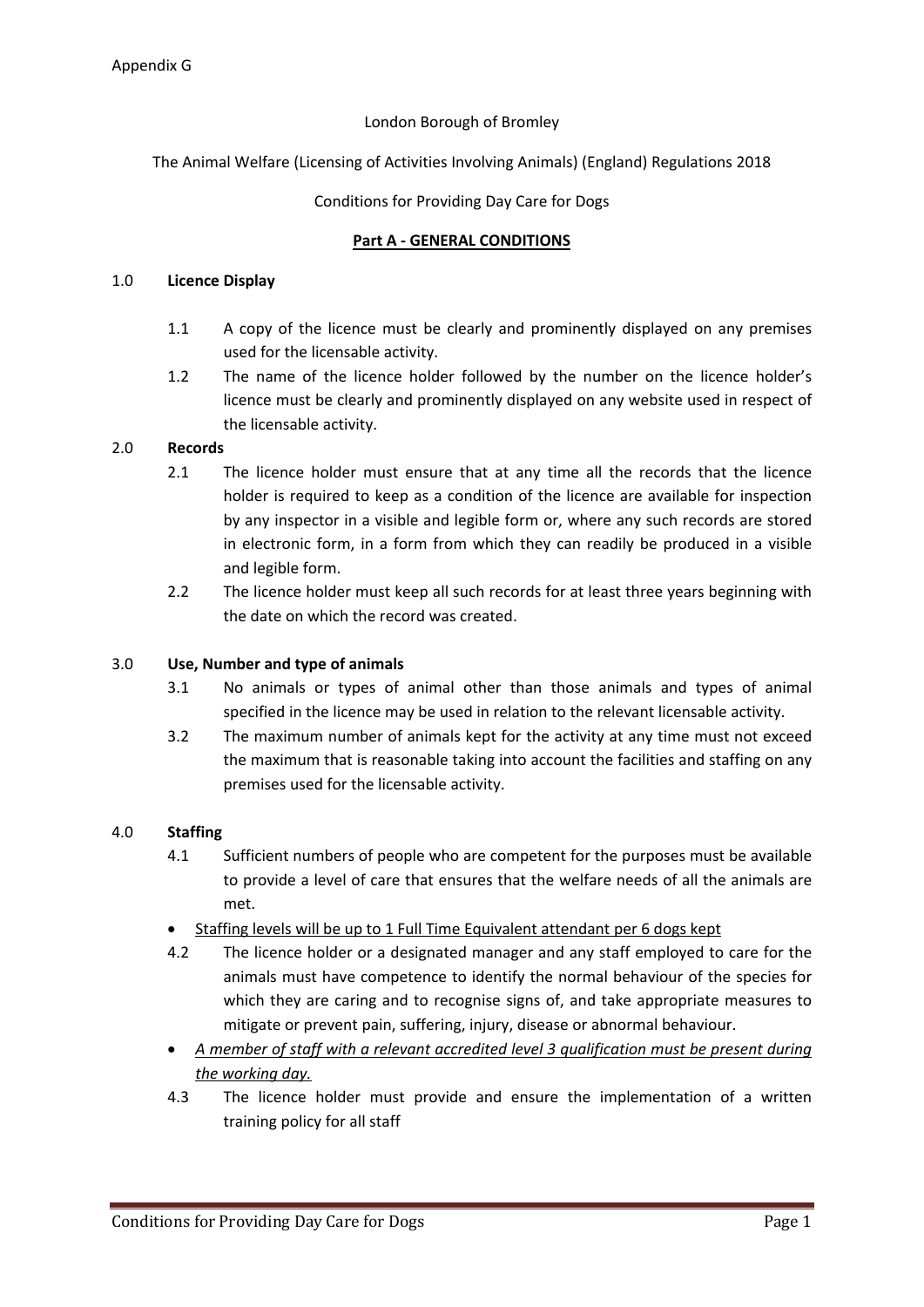## 5.0 **Suitable Environment**

- 5.1 **All areas, equipment and appliances to which the animals have access must present minimal risks of injury, illness and escape. They must be constructed in materials that are robust, safe and durable, in good repair and well maintained.**
- Dogs must be provided with a design and layout that provides them with choice. Separate areas for different activities should be provided. This can be achieved by, for example, inclusion of raised platforms.
- 5.2 **Animals must be kept at all times in an environment suitable to their species and condition (including health status and age) with respect to –**
	- a) Their behavioural needs,
	- b) Its situation, space, air quality, cleanliness and temperature,
	- c) The water quality (where relevant)
	- d) Noise levels
	- e) Light levels
	- f) Ventilation
- *Ventilation must be managed, fixed or portable, air system to ensure appropriate temperatures are maintained in all weathers. This can be an air conditioning unit or use of removable fans.*
- 5.3 Staff must ensure that the animals are kept clean and comfortable.
- 5.4 Where appropriate for the species, a toileting area and opportunities for toileting must be provided.
- 5.5 Procedures must be in place to ensure accommodation and any equipment within is cleaned as often as necessary and good hygiene standards are maintained. The accommodation must be capable of being thoroughly cleaned and disinfected.
- 5.6 The animals must be transported and handled in a manner (including for example in relation to housing, temperature, ventilation and frequency) that protects them from pain, suffering, injury and disease.
- 5.7 All the animals must be easily accessible to staff and for inspection. There must be sufficient light for the staff to work effectively and observe the animals.
- 5.8 All resources must be provided in a way (for example as regards, frequency, location, access points) that minimises competitive behaviour or the dominance of individual animals.
- 5.9 The animals must not be left unattended in any situation or for any period likely to cause them distress

## 6.0 **Suitable Diet**

- 6.1 The animals must be provided with a suitable diet in terms of quality, quantity and frequency. Any new feeds must be introduced gradually to allow the animals to adiust to them.
- 6.2 Feed and (where appropriate) water intake must be monitored, and any problems recorded and addressed.
- 6.3 Feed and drinking water provided to the animals must be unspoilt and free from contamination.
- 6.4 Feed and drinking receptacles must be capable of being cleaned and disinfected, or disposable.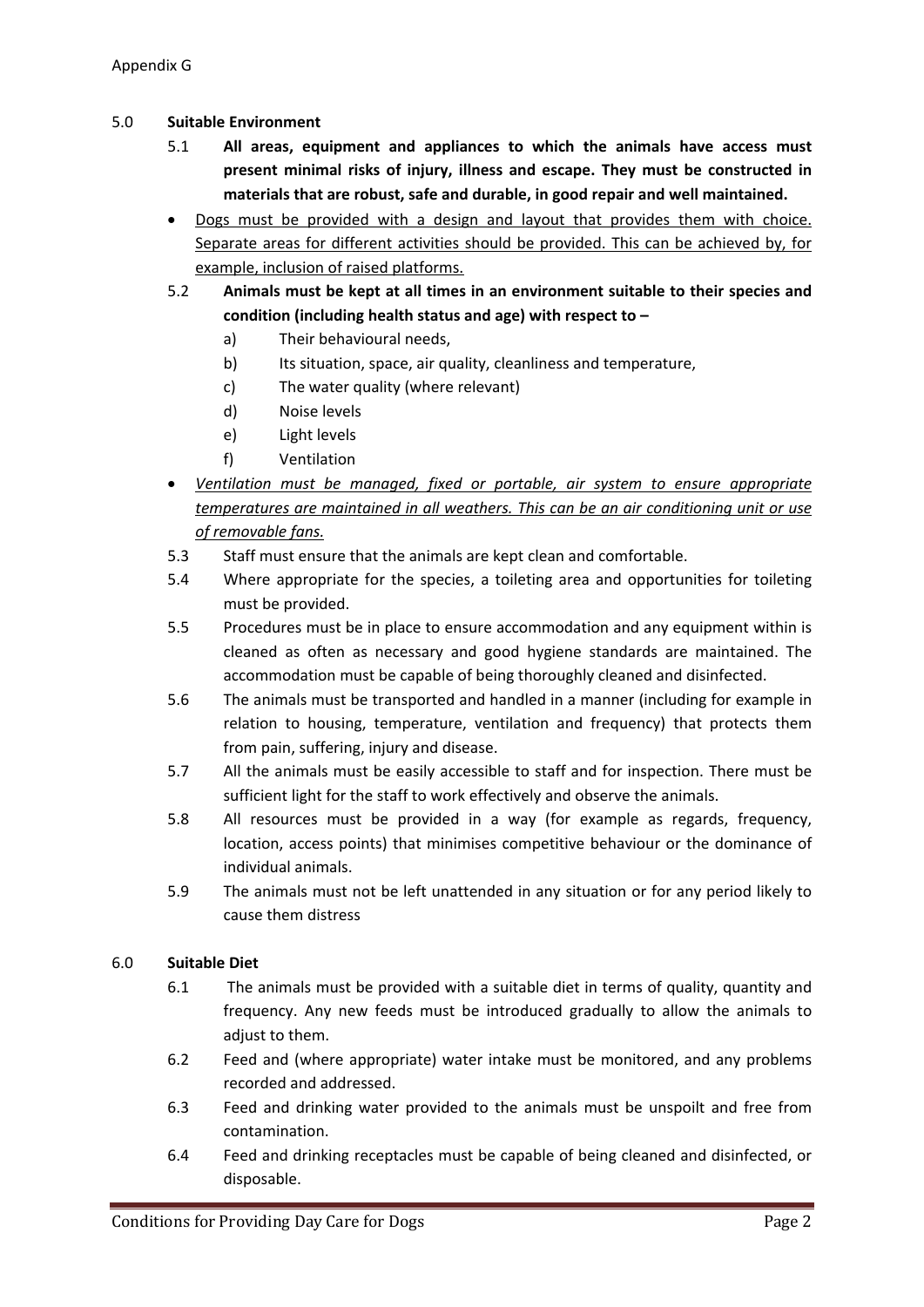- 6.5 Constant access to fresh, clean drinking water must be provided in a suitable receptacle for the species that requires it.
- 6.6 Where feed is prepared at the premises, there must be hygienic facilities for its preparation, including a working surface, hot and cold running water and storage.

## 7.0 **Monitoring of behaviour and training of animals**

- 7.1 Active and effective environmental enrichment must be provided to the animals in inside and any outside environments
- 7.2 For species whose welfare depends partly on exercise opportunities to exercise which benefit the animals physical and mental health must be provided, unless advice from a veterinarian suggests otherwise.
- There must be a clear plan setting out two walks per dog each day for a minimum of 20 minutes each or two sessions of access to a secure open area away from the kennel unit. There must be an alternative form of enrichment planned for dogs which cannot be exercised for veterinary reasons for the same periods of time.
- 7.3 The animals' behaviour and any changes of behaviour must be monitored. Advice must be sought, as appropriate and without delay, from a veterinarian or, in the case of fish, any person competent to give such advice if adverse or unusual behaviour is detected.
- 7.4 Where used, training methods or equipment must not cause pain, suffering or injury or fear.
- 7.5 All immature animals must be given suitable and adequate opportunities to
	- a) Learn how to interact with people, their own species and other animals where such interaction benefits their welfare, and
	- b) Become habituated to noises, objects and activities in their environment.

## 8.0 **Animal Handling and Interactions**

- 8.1 All people responsible for the care of the animals must be competent in the appropriate handling of each animal to protect it from pain, suffering, injury or disease.
- 8.2 The animals must be kept separately or in suitable compatible social groups appropriate to the species and individual animals. No animals from a social species may be isolated or separated from others of their species for any longer than is necessary.
- 8.3 The animals must have at least daily opportunities to interact with people where such interaction benefits their welfare.
- *Dogs must receive beneficial human interactions throughout the day and these must be documented.*

## 9.0 **Protection from Pain, Suffering, Injury and Disease**

- 9.1 Written procedures must
	- a) Be in place and implemented covering
		- i. Feeding regimes,
		- ii. Cleaning regimes,
		- iii. Transportation,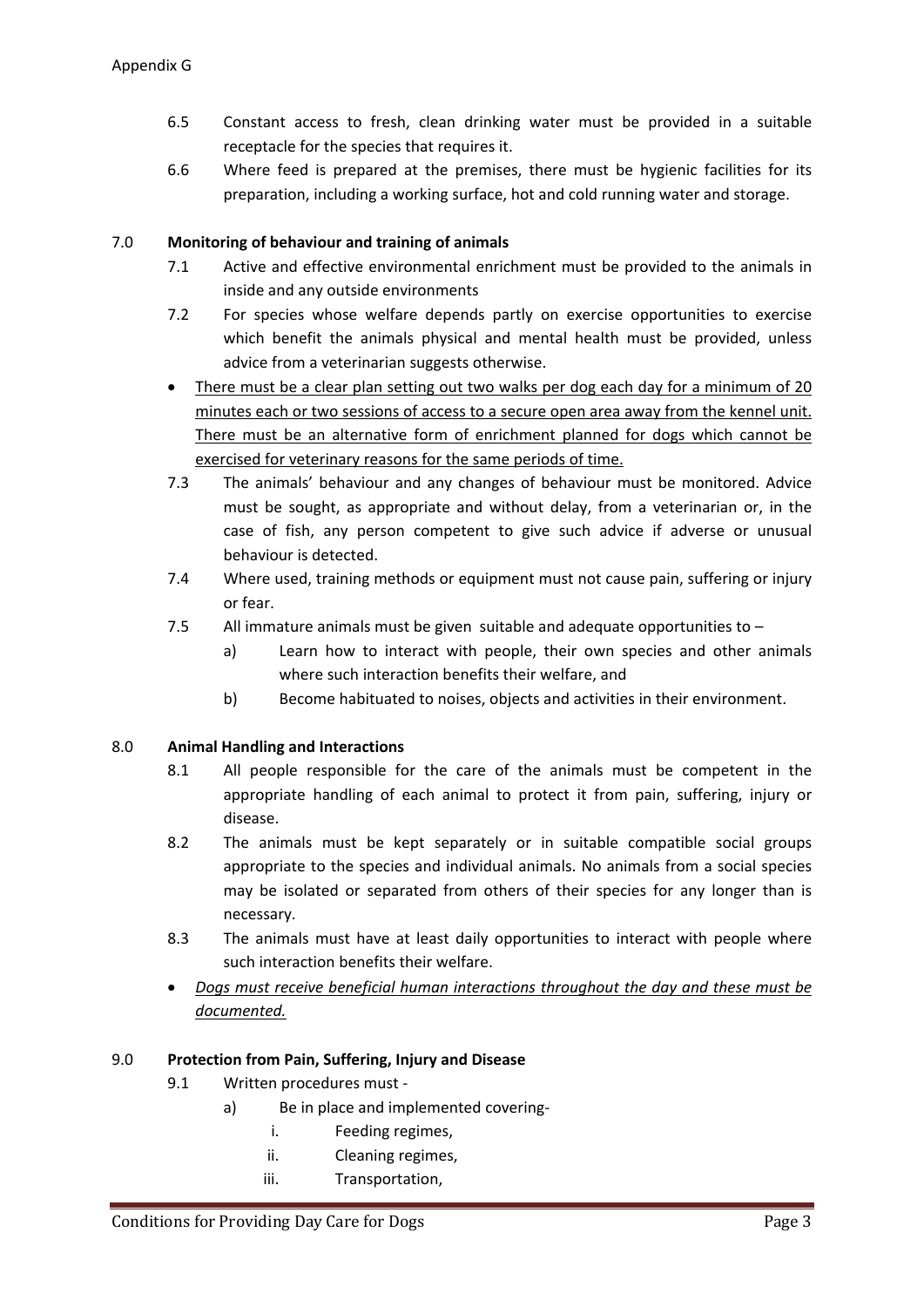- iv. The prevention of, and control of the spread of, disease,
- v. Monitoring and ensuring the health and welfare of all the animals,
- vi. The death or escape of an animal (including the storage of carcasses).
- b) Be in place covering the care of the animals following the suspension or revocation of the licence or during and following an emergency
- 9.2 All people responsible for the care of the animals must be made fully aware of these procedures.
- 9.3 Appropriate isolation, in self contained facilities, must be available for the care of sick, injured or potentially infectious animals.
- 9.4 All reasonable precautions must be taken to prevent and control the spread among animals and people of infectious diseases, pathogens and parasites.
- 9.5 All excreta and soiled bedding for disposal must be stored and disposed of in a hygienic manner and in accordance with any relevant legislation.
- 9.6 Sick or injured animals, must receive prompt attention from a veterinarian or, in the case of fish, an appropriately competent person and the advice of that veterinarian or in the case of fish that competent person must be followed.
- 9.7 Where necessary, animals must receive preventative treatment by an appropriately competent person.
- 9.8 The licence holder must register with a veterinarian with an appropriate level of experience in the health and welfare requirements of any animals specified in the licence and the contact details of that veterinarian must be readily available to all staff on the premises used for the licensable activity.
- 9.9 Prescribed medicines must be stored safely and securely in a locked cupboard, at the correct temperature, and used in accordance with the instructions of the veterinarian.
- 9.10 Medicines other than prescribed medicines must be stored, used and disposed of in accordance with the instructions of the manufacturer or veterinarian.
- 9.11 Cleaning products must be suitable, safe and effective against pathogens that pose a risk to the animals. They must be used, stored and disposed of in accordance with the manufacturer's instructions and used in a way which prevents distress or suffering of the animals.
- 9.12 No person may euthanase an animal except a veterinarian or a person who has been authorised by a veterinarian as competent for such purpose or –
	- a) In the case of fish, a person who is competent for such purpose
	- b) In the case of horses, a person who is competent, and who holds a licence or certificate, for such purpose.
- 9.13 All animals must be checked at least once daily and more regularly as necessary to check for any signs of pain, suffering, injury, disease or abnormal behaviour. Vulnerable animals must be checked more frequently. Any signs of pain, suffering, injury, disease or abnormal behaviour must be recorded and the advice and further advice of a veterinarian must be sought and followed.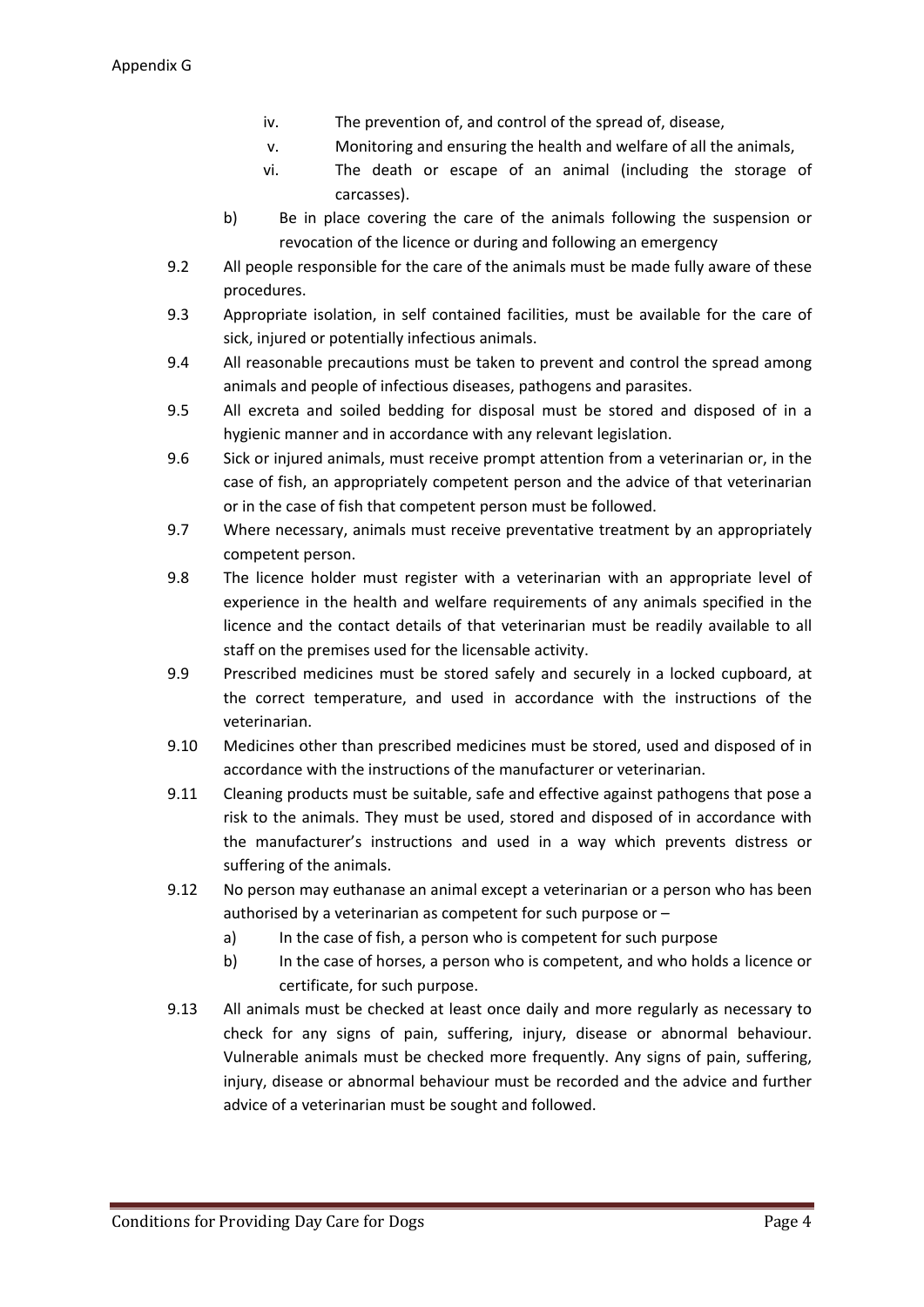## 10.0 **Emergencies**

- 10.1 A written emergency plan, acceptable to the local authority, must be in place, known and available to all people on the premises used for the licensable activity, and followed where necessary to ensure appropriate steps are taken to protect all the people and animals on the premises in case of fire or in case of breakdowns for essential heating, ventilation, aeration or filtration systems or other emergencies.
- 10.2 The plan must include details of the emergency measures to be taken for the extrication of the animals should the premises become uninhabitable and an emergency telephone list that includes the fire service and police.
- 10.3 External doors and gates must be lockable.
- 10.4 A designated key holder with access to all animal areas must at all times be within reasonable travel distance of the premises and available to attend in an emergency.

## **Part B – Specific Conditions for Providing Day Care for Dogs**

#### 1.0 **No overnight stay**

1.1 No dog may be kept on the premises overnight.

## 2.0 **Suitable Environment**

- 2.1 Each dog must be provided with  $$ 
	- a) A clean, comfortable and warm area where it can rest and sleep, and
	- b) Another secure area in which water is provided and in which there is shelter
- 2.2 Each dog must have access to areas where it can
	- a) Interact safely with other dogs, toys and people and
	- b) Urinate and defecate
- 2.3 There must be an area where any dog can avoid seeing other dogs and people if it so chooses

#### 3.0 **Suitable Diet**

3.1 Any dog that requires specific feed due to a medical condition must be fed in isolation

#### 4.0 **Monitoring of behaviour and training**

- 4.1 All dogs must be screened before being admitted to the premises to ensure that they are not afraid, anxious or stressed in the presence of other dogs or people and do not pose a danger to other dogs or staff.
- 4.2 Any equipment used that is likely to be in contact with the dogs or any toys provided must not pose a risk of pain, suffering, disease or distress to the dog and must be correctly used